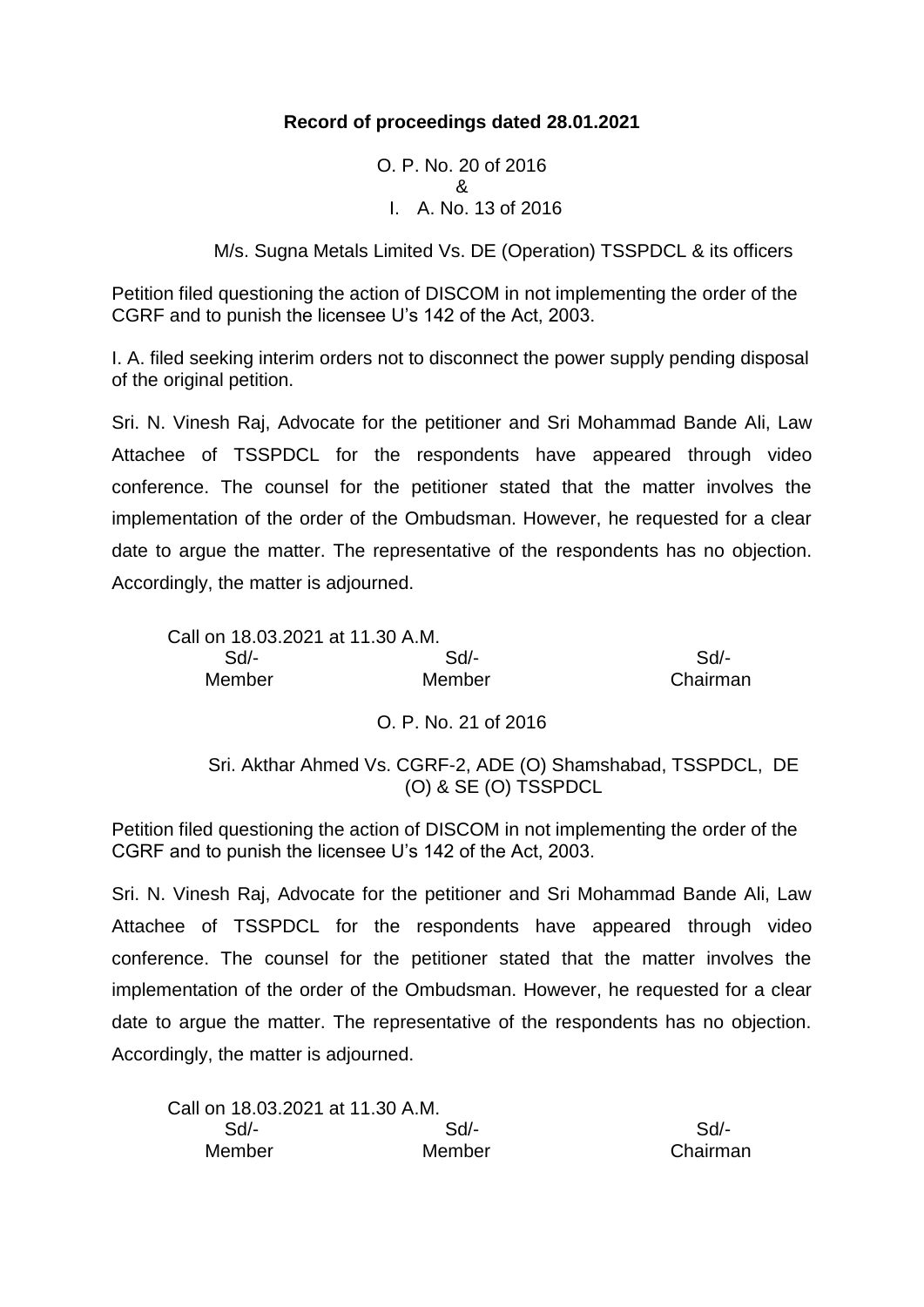## O. P. No. 27 of 2016

M/s. Sugna Metals Limited Vs. DE (O) Vikarabad TSSPDCL & its officers

Petition filed questioning the action of DISCOM in not implementing the order of the CGRF and to punish the licensee U's 142 of the Act, 2003.

Sri. N. Vinesh Raj, Advocate for the petitioner and Sri Mohammad Bande Ali, Law Attachee of TSSPDCL for the respondents have appeared through video conference. The counsel for the petitioner stated that the matter involves the implementation of the order of the Ombudsman. However, he requested for a clear date to argue the matter. The representative of the respondents has no objection. Accordingly, the matter is adjourned.

| Call on 18.03.2021 at 11.30 A.M. |                      |          |
|----------------------------------|----------------------|----------|
| Sd                               | Sd                   | Sd       |
| Member                           | Member               | Chairman |
|                                  | O. P. No. 16 of 2017 |          |
|                                  | ጼ                    |          |
|                                  | I. A. No. 25 of 2017 |          |

M/s. Sundew Properties Limited Vs. TSSPDCL & TSTRANSCO

Petition filed seeking transfer of distribution assets falling within the area of SEZ area.

I. A. filed seeking directions to respondent No. 1 to disconnect the consumers pertaining to SPL's licence area and handover the assets to the petitioner and also to the respondent No. 2 to grant transmission connectivity at 33 KV level on two Nos. of 33 KV SPL feeders.

Sri. Abhishek Manot, Advocate representing J. Sagar Associates for the petitioner and Sri Mohammad Bande Ali, Law Attachee of TSSPDCL for the respondents have appeared through video conference. The counsel for the petitioner stated that the matter involves transfer assets from the existing licensee to the deemed licensee in its area of operation. The matter was filed in the year 2016 pursuant to refusal by the existing licensees both distribution and transmission regarding transfer of assets to the deemed licensee. The matter has been pending since then and the distribution licensee could not operate the licence from that period onwards. The representative of the respondents / licensees took objection to proceed with the matter, stating that the petitioner had approached the Hon'ble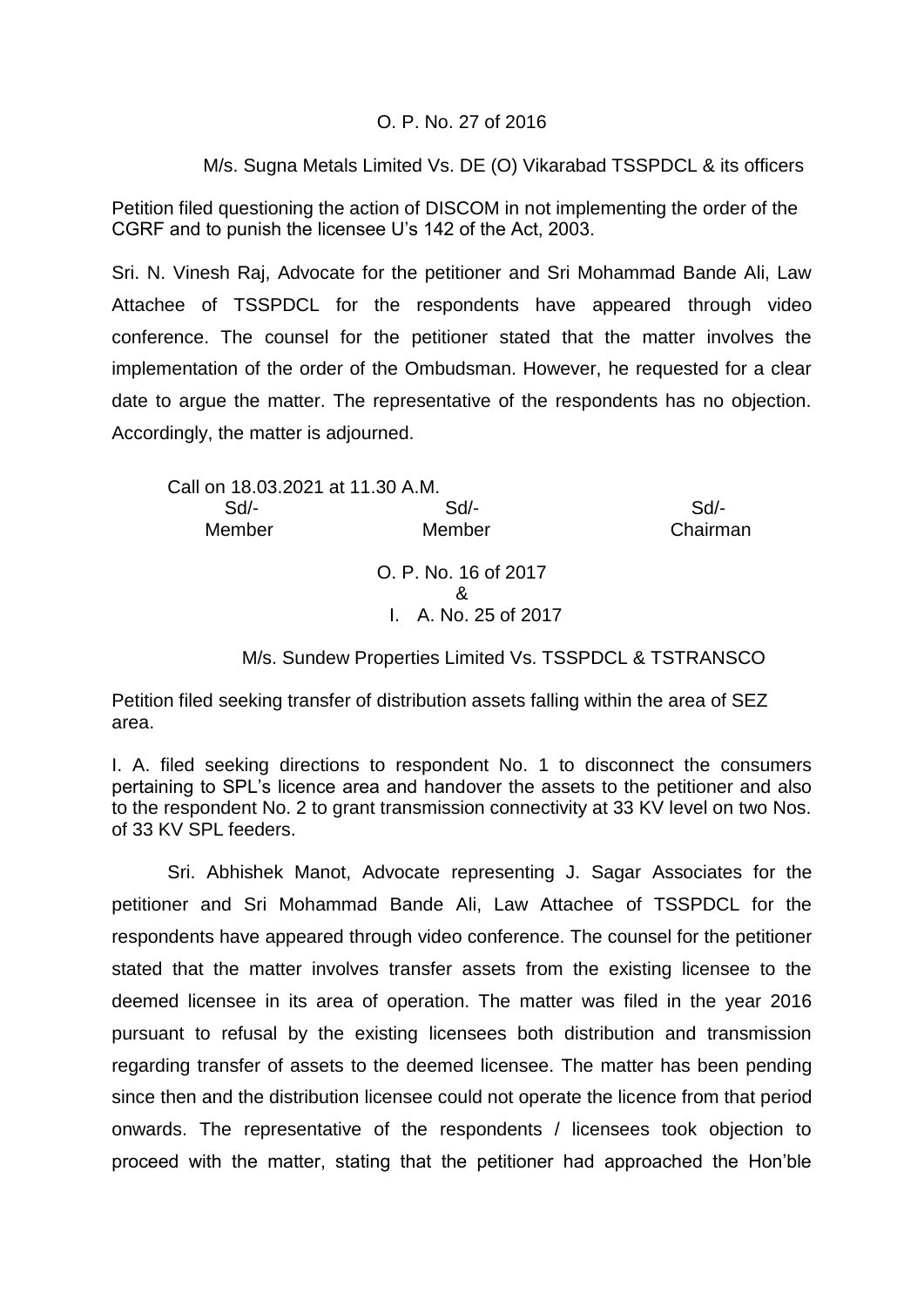Supreme Court regarding the condition imposed while granting the deemed licensee status. According to him, unless such condition is complied with, there is no case for the petitioner.

The counsel for the petitioner stated that the order of the Commission while granting deemed distribution licensee status was condition subsequent and not condition precedent, as such there is no hindrance for taking up other activities of the licence. The issue before the Hon'ble Supreme Court is confined to whether the petitioner is required to comply with the condition subsequent imposed by the Commission. If the petitioner succeeds, it is not required to infuse additional capital as directed by the Commission or otherwise, it is required to bring in the additional capital. That issue has no bearing on the functioning of the licensee or for undertaking other activities including securing of assets for operationalizing the distribution licence.

The representative of the respondents stated that the Commission may not accede to the request of the petition at this point of time until and unless the appeal before the Hon'ble Supreme Court is decided. The counsel for the petitioner would urge that the parties may complete the pleadings and the Commission may hear the matter for deciding it. If a decision is taken and if it is so necessary, the Commission will be putting the petitioner under subject to the orders of the Hon'ble Supreme Court.

In these circumstances, the Commission has adjourned the matter and directed the parties to complete the pleadings that is filing of counter affidavit while duly serving a copy on the counsel for the petitioner on or before 15.02.2021, thereafter the rejoinder, if any, on or before 22.02.2021 with a copy to the respondents being duly served.

Call on 18.03.2021 at 11.30 A.M. Sd/- Sd/- Sd/- Member Member Chairman O. P. No. 17 of 2017 & I. A. No. 26 of 2017

M/s. Sundew Properties Limited Vs. – Nil--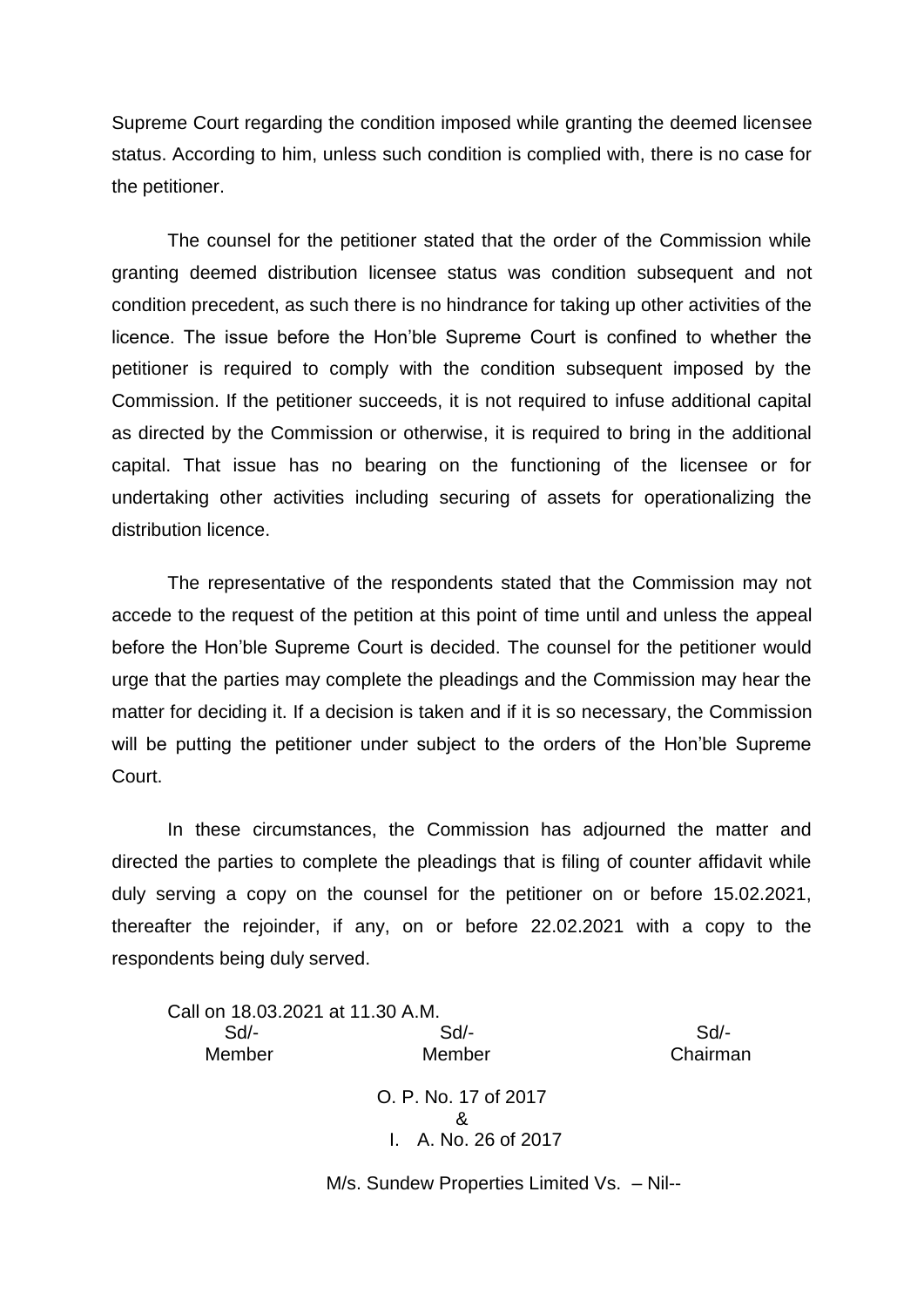Petition filed seeking approval of the bid tariff power procurement as deemed licensee.

I. A. filed seeking condonation of delay in submission of petition for adoption of tariff.

Sri. Abhishek Manot, Advocate representing J. Sagar Associates for the petitioner has appeared through video conference. The counsel for the petitioner stated that the relief sought in this petition does not survive as the PPA is with reference to the particular year only and no action is required now in this petition, as such he may be permitted to withdraw the same. Permission is accorded and dismissed the petition as withdrawn.

| Sd/-   | Sd                  | $Sd$ -   |
|--------|---------------------|----------|
| Member | Member              | Chairman |
|        | O. P. No. 4 of 2021 |          |

M/s. Sundew Properties Limited Vs. – Nil—

Petition filed seeking determination of tariff for the power procured by it / to be charged to your consumers with TSSPDCL tariff as the ceiling tariff.

Sri. Abhishek Manoth, Advocate representing J. Sagar Associates for the petitioner has appeared through video conference. The counsel for the petitioner stated that the matter is connected to O. P. No. 16 of 2017 and therefore, this may also be adjourned to the same date. Accordingly the matter is adjourned.

| Call on 18.03.2021 at 11.30 A.M. |        |          |
|----------------------------------|--------|----------|
| Sd/-                             | Sd/-   | $Sd/$ -  |
| Member                           | Member | Chairman |

O. P. No. 26 of 2020

M/s. Arhyama Solar Power Pvt. Ltd. vs TSSPDCL, CGM (Revenue), SAO (Operation Circle), Sanganareddy & SAO (Operation Circle), Medchal.

Petition filed seeking punishment against the respondents No.l to 4 for noncompliance of the order dated 17.07.2018 in O. P. No. 10 of 2017 passed by the Commission.

Sri. Chakrapani, Advocate representing Sri. Challa Gunaranjan, Advocate for the petitioner and Sri. Mohammad Bande Ali, Law Attachee of TSSPDCL for respondents have appeared through video conference. The counsel for the petitioner